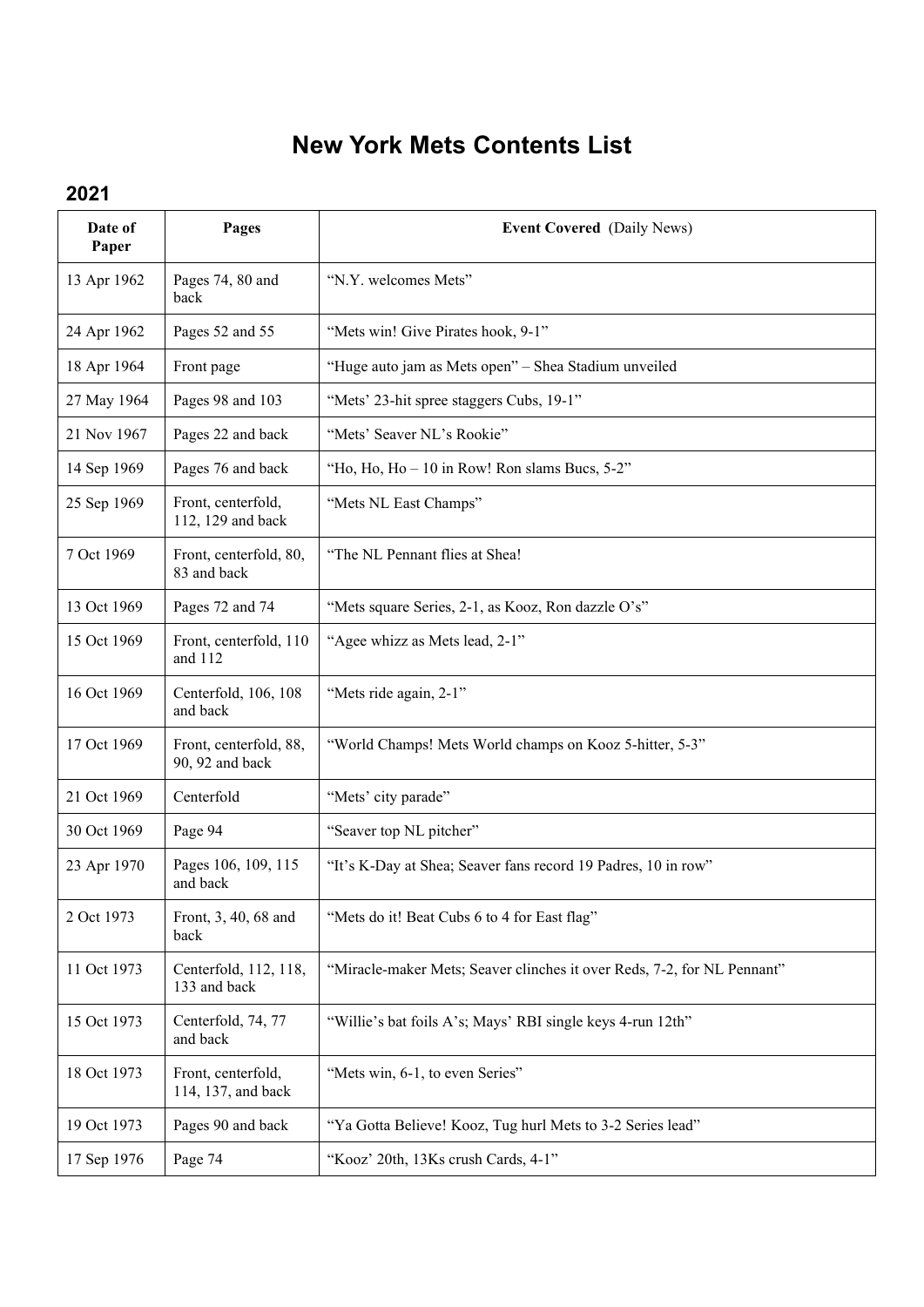| 8 June 1977  | Back page                                  | "Mets roll, 8-0; Seaver Ks 10, moves past Koufax in strikeouts"                                      |
|--------------|--------------------------------------------|------------------------------------------------------------------------------------------------------|
| 25 Jan 1980  | Pages 50 and back                          | "Mets sold; Record \$21.1 million paid by Doubleday-Pickett group"                                   |
| 21 July 1985 | Pages 52 and back                          | "Strawsome! Darryl's slam, 7 RBI lead 16-4 rout"                                                     |
| 18 Sep 1986  | Front, centerfold, 64,<br>81, and back     | "At last! Mets clinch first NL East title since '73"                                                 |
| 16 Oct 1986  | Front, 2-7 and back                        | "Champs; Comeback Mets capture NL flag in 16th"                                                      |
| 22 Oct 1986  | Front, 32 & 33, 38 &<br>39 and back        | "Comeback: Game 3 - Mets kick Oil Can, 7-1"                                                          |
| 23 Oct 1986  | Front, 50 & 51, 59<br>and back             | "Wall-Beater; Carter blasts Bosox to tie Series"                                                     |
| 26 Oct 1986  | Pages 52, 67 and<br>back                   | "Amazing!!!! Mets' 3 in 10th forces Game 7"                                                          |
| 28 Oct 1986  | Front, 2 & 3, 38 &<br>39, 40 & 41 and back | "Believe It! Mets beat Red Sox 8-5 to win World Series"                                              |
| 23 Sep 1988  | Pages 73, 86 and<br>back                   | "Clinch! Mets win NL East flag"                                                                      |
| 13 June 1990 | Page 56                                    | "Mets put wind ding into Cubs, 19-8"                                                                 |
| 4 July 1996  | Page 73                                    | "Mets take ride on Ochoa's cycle"                                                                    |
| 1 Apr 1998   | Pages 52 & 53 and<br>back                  | "For openers, Mets top Phils in 1-0 marathon"                                                        |
| 10 Oct 1999  | Pages 70 & 71 and<br>back                  | "How about that Pratt? Clinching homer makes sub a hero in NL Division Series"                       |
| 1 July 2000  | Pages 54 & 55                              | "Piazza caps Mets' big 10; Shock Braves in 8th wonder"                                               |
| 9 Oct 2000   | Pages 60 & 61                              | "Mets take a Giant step" – win NL Division Series                                                    |
| 17 Oct 2000  | Pages 72 & 73                              | "Mets ride 7 into Series" - win NL Championship Series                                               |
| 25 Oct 2000  | Pages 2 & 3                                | "Mets sidetrack Bronx Express"                                                                       |
| 22 Sep 2001  | Pages 62 & 63 and<br>back                  | "Piazza, Mets sink Braves in emotional return home"                                                  |
| 19 Sep 2006  | Pages 2, 64, 65 and<br>back                | "Toasts of the East - Mets clinch Division title"                                                    |
| 8 Oct 2006   | Pages 82 & 83 and<br>back                  | "Mets' sweep three $\&$ easy!" – win NL Division Series                                              |
| 2 June 2012  | Pages 2 & 3                                | "Amazin'! On magical night, Mets fans finally see no-hitter"                                         |
| 31 May 2013  | Pages 56 & 57                              | "They ride Gee train; Righty fans 12 as Mets sweep season series vs. Yanks"                          |
| 27 Sep 2015  | Pages 38 & 39 and<br>back                  | "Ain't that amazin'! Mets clinch Division title, headed to playoffs for first time in nine<br>years" |
| 16 Oct 2015  | Front, 42 & 43                             | "Murph, Mets bear down! Now face Cubs in NLCS after ousting Greinke, L.A. in                         |